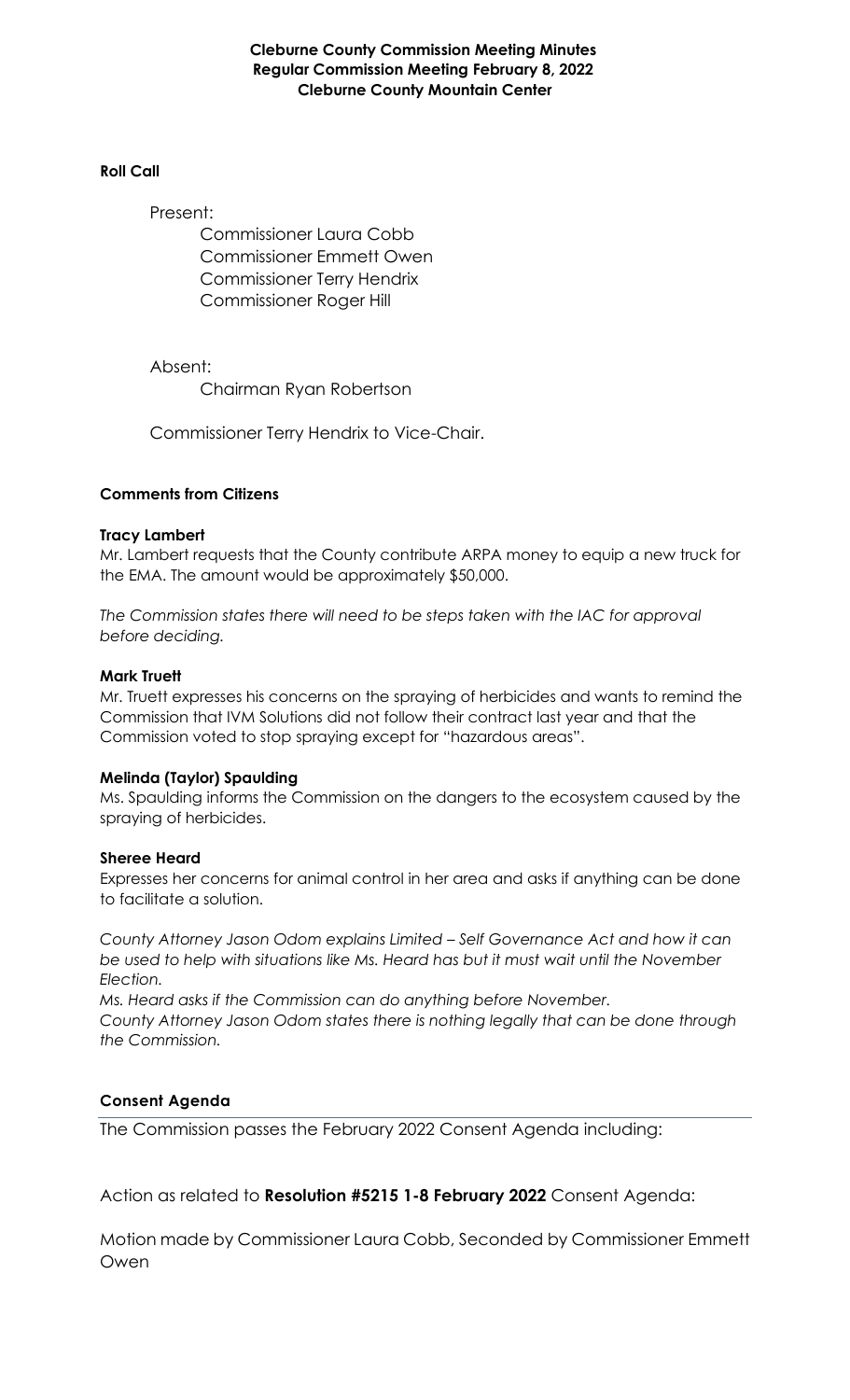February 8, 2022 In Support: Commissioners Laura Cobb, Emmett Owen, Roger Hill, and Terry **Hendrix** 

In Opposition: None

Motion Passed

## **Resolution #5215-1**

The Cleburne County Commission hereby resolves to approve the minutes of:

January 11, 2022

as presented.

## **Resolution #5215-2**

The Cleburne County Commission recognizes the following board appointment statuses as of this meeting:

## **Vacancies:**

DHR Board

## **Resolution #5208-3**

Whereas, the Cleburne County Commission is authorized to declare property as surplus when said property is deemed to be of no further use or value to the County; and

Whereas, the following items have been deemed surplus by the Sheriff's Department:

- 1997 Dodge 3500 Van 2B5W335ZXVK549619
- 1999 Dodge 1500 Pickup 3B7HF12Y8XG186127
- 1996 Dodge SLT 1500 387HF1323TG144952
- 2007 Ford Crown Victoria 2FAFP71WX7X148837
- 2010 Ford Crown Victoria 2FABP7BV4AX118048
- 2013 Ford Taurus Interceptor Sedan 1FAHP2MT5DG109622

Therefore, the Cleburne County Commission declares the equipment to be surplus property and authorizes the County Administrator to remove the items from the list of active assets.

# **Resolution #5215-4**

Whereas, the Cleburne County Commission is authorized to declare property as surplus when said property is deemed to be of no further use or value to the County; and

Whereas, the following items have been seized/condemned by the Sheriff's Department:

- 2011 Volkswagen Jetta 3VWDX7AJ4BM337796
- 1997 GMC Yukon 1GKEC13R2VJ718930
- 2010 Nissan Rogue JN8AS5MTXAW021425
- 2004 Chevrolet Trail Blazer 1GNDS13SX42121800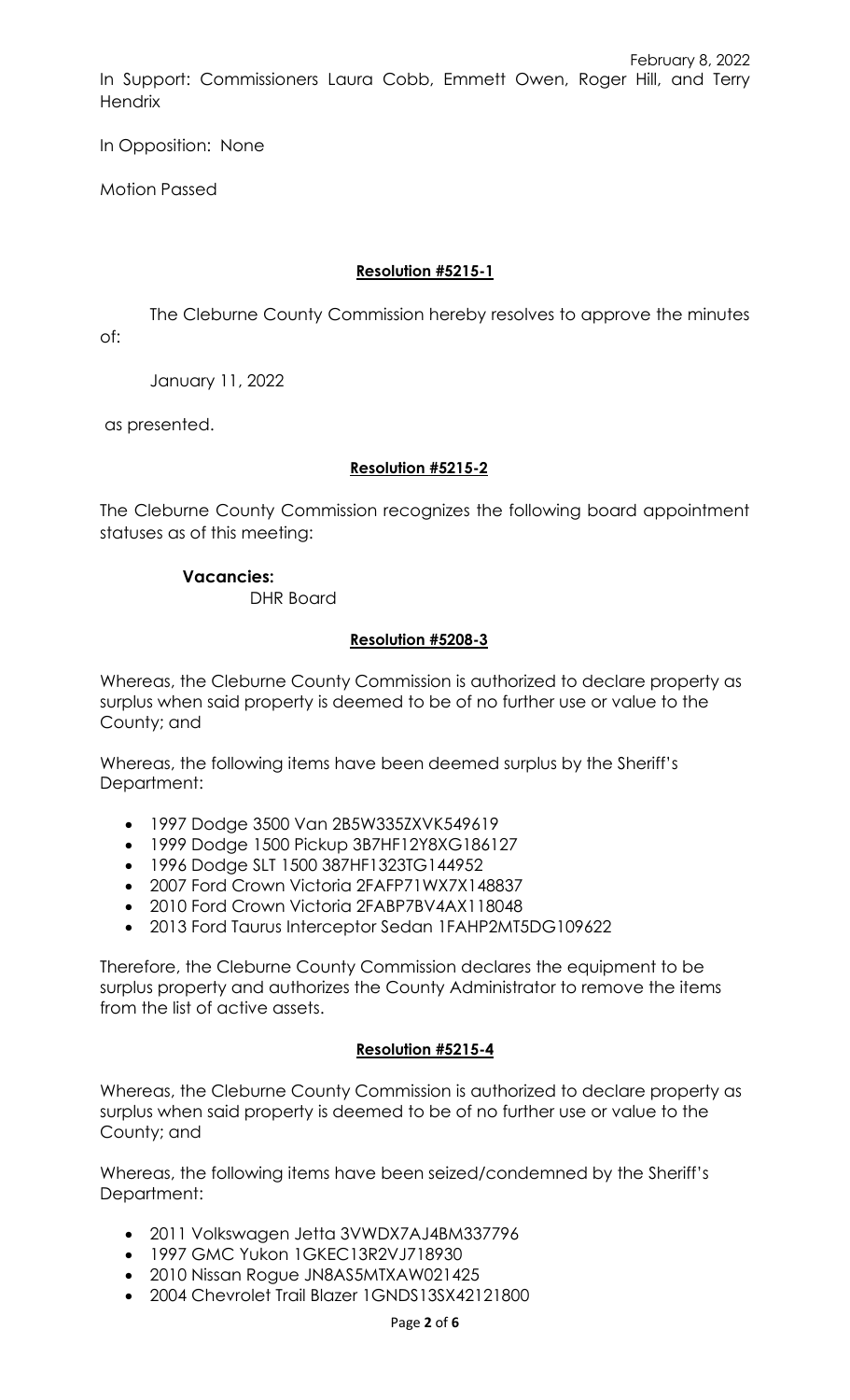- 1998 Dodge 1500 3B7HF13Z5WG239307
- 2001 Ford Sport Trac 1FMZU77E81UB76645

Therefore, the Cleburne County Commission declares the equipment to be surplus property and authorizes the County Administrator to remove the items from the list of active assets.

#### **Resolution #5215-5**

Whereas**,** the Cleburne County Commission has asked that they evaluate any purchase orders over \$10,000.

Therefore**,** the Cleburne County Commission hereby approves the following requests:

Cleburne County Engineer

IVM Solutions - \$14,680

#### **Resolution #5215-6**

Whereas, the Cleburne County Commission previously created a list of continuing education classes allowed, for employee attendance;

Whereas, there is an upcoming class titled "Ethics of County Officials and Employees" offered by the ACCA;

Whereas, the County Administrator asks, that along with herself, approval for the Human Resources Officer and Finance Clerk to attend;

Whereas, the Cleburne County Commission recognizes the importance of this class;

Therefore, the Cleburne County Commission agrees to allow attendance by those employees to attend the Ethics class.

#### **Resolution #5215-7**

Whereas, the Cleburne County Commission previously created a list of continuing education classes allowed, for employees to attend;

Whereas, the County Engineer asks, that along with himself, approval for Tim Wade to attend the upcoming Engineers Conference;

Whereas, the Cleburne County Commission recognizes the importance of this conference;

Therefore, the Cleburne County Commission agrees to allow Tim Wade to accompany the County Engineer at the Engineers Conference.

#### **Resolution #5215-8**

Whereas, the 911 department received an unexpected reimbursement entitled "Legacy Reimbursement" of approximately \$11,000;

Whereas, the department's budget does not include expenditure of this fund;

Whereas, the amount was reimbursed directly to 911 and placed in the 911 bank account;

Whereas, the Cleburne County Commission previously approved usage of the funds to purchase two televisions for the department, amounting to \$4400;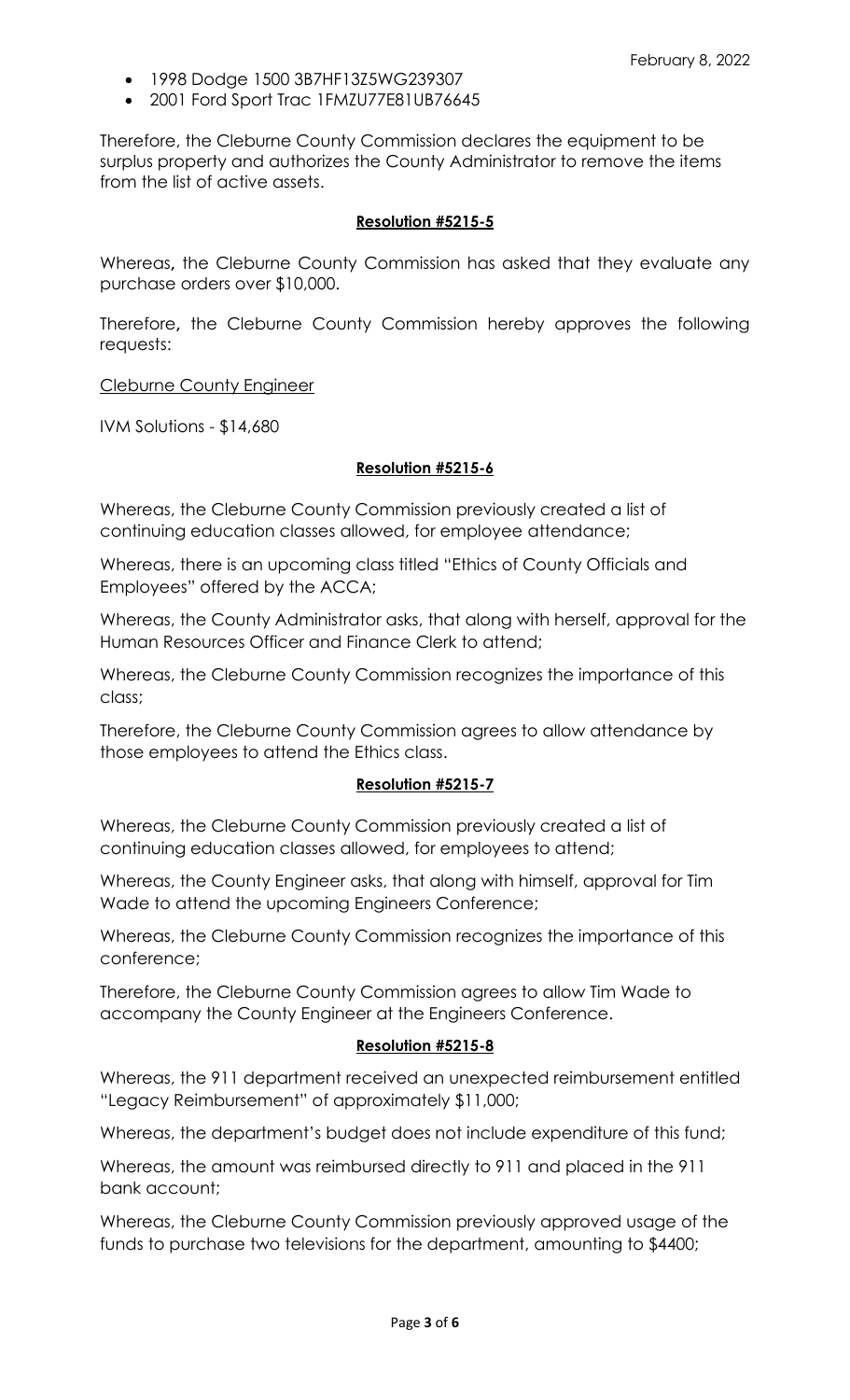February 8, 2022 Whereas, the 911 Director asks that an additional \$4000 of the fund to be used to replace a generator at Turkey Heaven, which is a hub for emergency communication;

Therefore, the Cleburne County Commission agrees to increase the 911 budget for the amount necessary to replace the generator.

## **New Business:**

# **A. Spraying in District 1**

Action as related to **Resolution #5216** Spraying in District 1

Motion made by Commissioner Laura Cobb, Seconded by Emmett Owen

In Support: Commissioners Laura Cobb and Emmett Owen

In Opposition: Commissioners Terry Hendrix and Roger Hill

Motion died.

## **Resolution #5216**

Whereas, Cleburne County Commission uses an herbicidal spraying program to help maintain rights-of-way on County Roads;

Whereas, the Engineer asks for the Purchase Order for IVM Solutions for this year's spraying;

Whereas, Commissioner Laura Cobb asks that the company not spray herbicide in her district;

Therefore, the Cleburne County Commission agrees to eliminate the spraying program for District 1.

*Commissioner Owen states he understood there is supposed to be a list of roads to spray.*

*County Engineer Lee Estes states he needs a clear definition of what is "hazardous". He states that IVM was the only company to place a bid for the Roadside Maintenance and that IVM cannot cut (mow) cheaper than the County. He asks Commissioner Cobb how often she wanted her district cut.*

*Commissioner Cobb states that could be a decision for the Engineer based on need.*

*Commissioner Hendrix asks County Attorney Jason Odom to confirm that a decision can be made only for District 1.*

*County Attorney Jason Odom states it is allowed and will not affect the other Districts.*

## **B. 911 Addresses**

Action as related to **Resolution #5217** 911 Addresses

Motion to table made by Commissioner Laura Cobb, Seconded by Commissioner Emmett Owen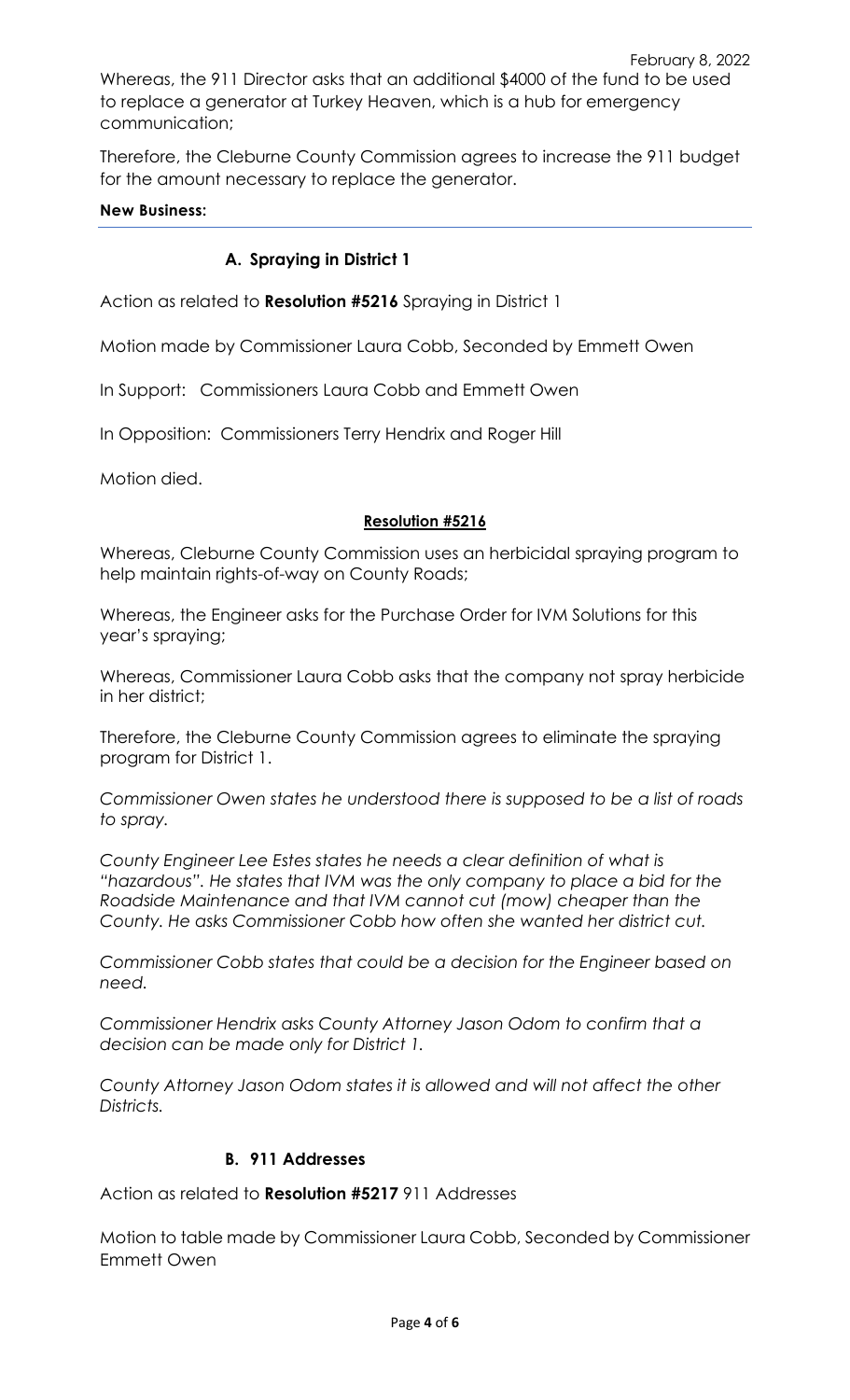In Opposition: None

## **Resolution #5217**

Whereas, the Cleburne County Commission is aware that there is an increase in residents moving into the county;

Whereas, there is not a current policy that ensures that these residents are in compliance with the requirements of new residents (i.e. contacting the Engineer's department for driveway pipe, contacting the health department for a septic tank permit, etc.)

Therefore, the Commission is in agreement that the best way to correct this issue, is for the EMA department and the Engineer's department to collaborate to create a procedural policy.

# **Reports from staff:**

- *A.* County Administrator Lisa Copeland has no updates*.*
- *B.* County Engineer Lee Estes has no updates
- *C.* County Attorney Jason Odom has no updates.

## **Old Business:**

Ventilation Project from January meeting.

Motion dies.

No further Old Business to attend to this meeting.

## Action as related to **Resolution #5218**

Motion made by Commissioner Emmett Owen, Seconded by Commissioner Laura Cobb

In Support: Commissioners Laura Cobb, Emmett Owen, Terry Hendrix, and Roger Hill

In Opposition: None

Motion Passed

# **Resolution #5218**

The meeting is adjourned.